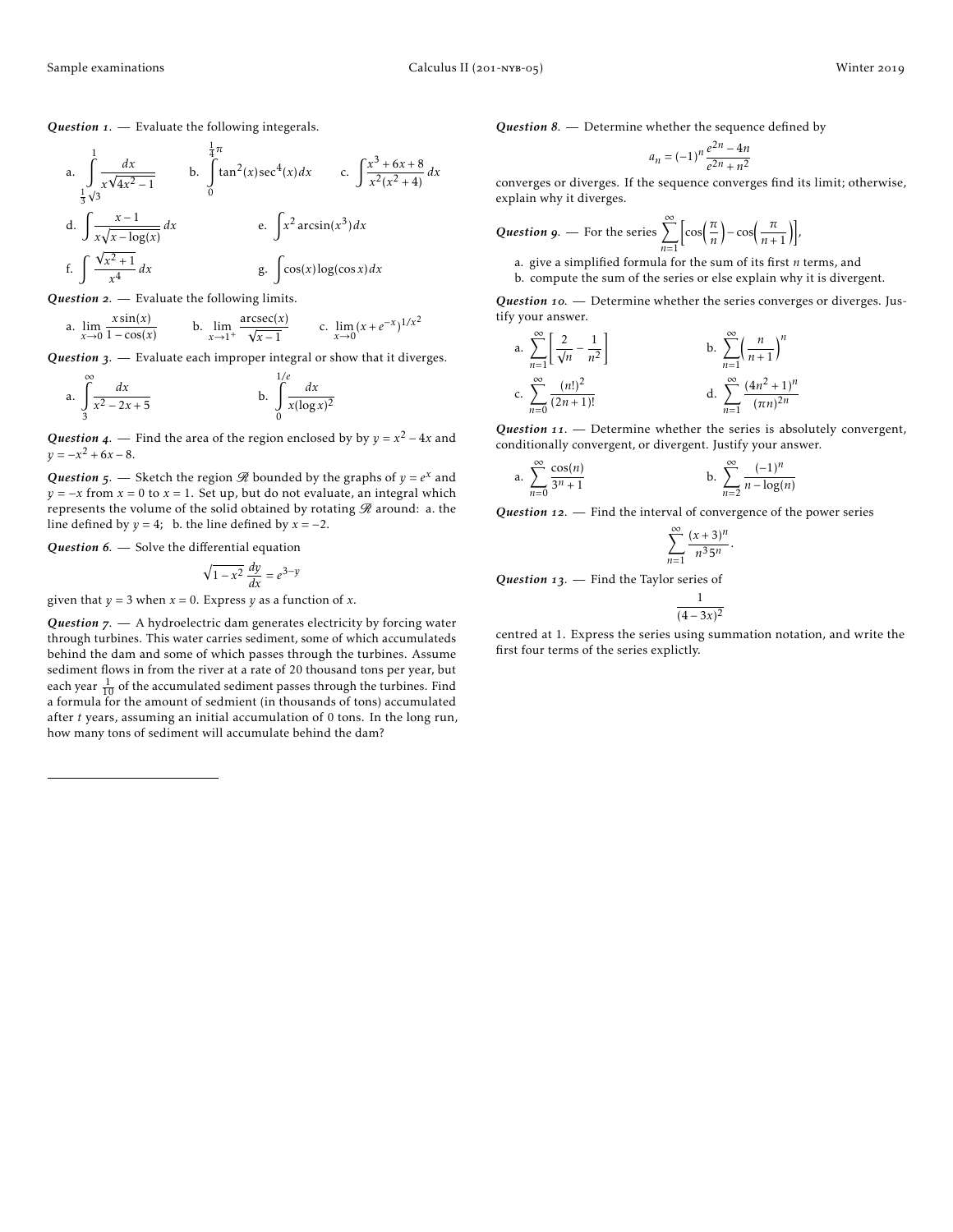*Solution to question* . — a. Integrating by inspection gives

$$
\int_{\frac{1}{3}\sqrt{3}}^{1} \frac{2 dx}{2x\sqrt{4x^2 - 1}} = \arcsc(2x) \Big|_{\frac{1}{3}\sqrt{3}}^{1} = \frac{1}{3}\pi - \frac{1}{6}\pi = \frac{1}{6}\pi.
$$

b. If  $t = \tan(x)$ , then  $dt = \sec^2(x) dx$  and  $\sec^2(x) = t^2 + 1$ ; also,  $t = 0$  if *x* − 0 and *t* = 1 if *x* =  $\frac{1}{4}\pi$ , so that

$$
\int_{0}^{\frac{1}{4}\pi} \tan^{2}(x) \sec^{4}(x) dx = \int_{0}^{1} t^{2} (t^{2} + 1) dx = \left(\frac{1}{5}t^{5} + \frac{1}{3}t^{3}\right)\Big|_{0}^{1} = \frac{1}{5} + \frac{1}{3} = \frac{8}{15}.
$$

c. The resolution into partial fractions of the integrand is

$$
\frac{x^3 + 6x + 8}{x^2(x^2 + 4)} = \frac{a}{x} + \frac{2}{x^2} + \frac{bx + c}{x^2 + 4}
$$

,

in which the coefficient over  $x^2$  is obtained by inspection (covering and evaluating). Clearing denominators gives  $x^3 + 6x + 8 = ax(x^2 + 4) + 2(x^2 + 4) +$  $(bx+c)x<sup>2</sup>$ , and comparing the cubic, quadratic and linear coefficients then gives  $a + b = 1$ ,  $c + 2 = 0$  and  $4a = 6$ . Thus,  $a = \frac{3}{2}$ ,  $b = -\frac{1}{2}$  and  $c = -2$ , so the integral in question is equal to

$$
\int \left\{ \frac{3}{2x} + \frac{2}{x^2} - \frac{x}{2(x^2 + 4)} - \frac{2}{x^2 + 4} \right\} dx = -\frac{2}{x} + \frac{1}{4} \log \left( \frac{x^6}{x^2 + 4} \right) - \arctan \left( \frac{1}{2} x \right).
$$
  
d. If  $y = \sqrt{x - \log(x)}$ , then  $y^2 = x - \log(x)$  and  $2y \, dy = (1 - 1/x) \, dx$ , so that  

$$
\int \frac{x - 1}{x \sqrt{x - \log(x)}} \, dx = \int \frac{1 - 1/x}{\sqrt{x - \log(x)}} \, dx = \int \frac{2y}{y} \, dy = 2y = 2\sqrt{x - \log(x)}.
$$

e. If  $\vartheta = \arcsin(x^3)$  then  $x^3 = \sin(\vartheta)$ ,  $3x^2 dx = \cos(\vartheta) d\vartheta$  and  $\cos(\vartheta) =$  $\sqrt{1-x^6}$ , so that

$$
\int x^2 \arcsin(x^3) dx = \frac{1}{3} \int \vartheta \cos(\vartheta) d\vartheta = \frac{1}{3} (\vartheta \sin(\vartheta) + \cos(\vartheta))
$$
  
\n
$$
= \frac{1}{3} x^2 \arcsin(x^2) + \frac{1}{3} \sqrt{1 - x^6}.
$$
  
\nf. If  $y = x^{-1} \sqrt{x^2 + 1}$  then  $y^2 = 1 + x^{-2}$  and  $-y dy = dx/x^3$ , so that  
\n
$$
\int \frac{\sqrt{x^2 + 1}}{x^4} dx = \int \frac{\sqrt{x^2 + 1}}{x} \cdot \frac{dx}{x^3} = -\int y^2 dy = -\frac{1}{3} y^3 = -\frac{(x^2 + 1)^{3/2}}{3x^2}.
$$
  
\ng. Partial integration gives

$$
\int \cos(x) \log(\cos x) dx = \sin(x) \log(\cos x) + \int \frac{\sin^2(x)}{\cos(x)} dx
$$

$$
= \sin(x) \log(\cos x) + \int (\sec(x) - \cos(x)) dx
$$

$$
= \sin(x) (1 + \log(\cos x)) + \log(\sec(x) + \tan(x)).
$$

*Solution to question*  $2. - a$ . The Maclaurin expansions of the sine and cosine give

$$
\lim_{x \to 0} \frac{x \sin(x)}{1 - \cos(x)} = \lim_{x \to 0} \frac{x^2 - \frac{1}{6}x^4 + \frac{1}{120}x^6 - \&c.}{\frac{1}{2}x^2 - \frac{1}{24}x^4 + \frac{1}{720}x^6 - \&c.} = 2.
$$

b. If  $\vartheta = \operatorname{arcsec}(x)$ , then  $x - 1 = \sec(\vartheta) - 1 = (1 - \cos(\vartheta)) \div \cos(\vartheta) =$  $2\sin^2(\frac{1}{2}\vartheta) \div \cos(\vartheta)$ ; thus,

$$
\lim_{x \to 1^+} \frac{\operatorname{arcsec}(x)}{\sqrt{x-1}} = 2 \lim_{\delta \to 0^+} \frac{\frac{1}{2} \vartheta \sqrt{\cos(\vartheta)}}{\sqrt{2 \sin(\frac{1}{2} \vartheta)}} = \frac{2}{\sqrt{2}} = \sqrt{2}.
$$

c. The limit  $\lim_{t \to 0} (1+t)^{1/t} = e$ , and the expansion  $e^{-x} = 1 - x + \frac{1}{2}x^2 - \frac{1}{6}x^3 + \dots$ *&c.*, yield

$$
\lim_{x \to 0} (x + e^{-x})^{1/x^2} = \lim_{x \to 0} \left( 1 + \frac{1}{2}x^2 - \frac{1}{6}x^3 + \mathcal{E}c \right)^{\frac{1}{2}x^2 - \frac{1}{6}x^3 + \mathcal{E}c} \cdot \frac{\frac{1}{2}x^2 - \frac{1}{6}x^3 + \mathcal{E}c}{x^2}
$$

$$
= \sqrt{e}.
$$

*Solution to question*  $3. - a$ . Completing the square and integrating by inspection gives

$$
\int_{3}^{\infty} \frac{dx}{x^2 - 2x + 5} = \int_{3}^{\infty} \frac{dx}{(x - 1)^2 + 4} = \lim_{t \to \infty} \frac{1}{2} \arctan(\frac{1}{2}(t - 1)) - \frac{1}{8}\pi = \frac{1}{8}\pi.
$$

b. If  $y = \log(x)$  then  $dy = dx/x$ ,  $y = -1$  if  $x = 1/e$  and  $y \rightarrow -\infty$  as  $x \rightarrow 0^+$ , so that 1*/e*

$$
\int_{0}^{1/e} \frac{dx}{x(\log x)^2} = \int_{-\infty}^{-1} \frac{dy}{y^2} = 1 + \lim_{t \to -\infty} \frac{1}{t} = 1.
$$

*Solution to question* 4. — The two curves meet where  $x^2 - 4x = -x^2 + 6x - 8$ , or equivalently,  $0 = 2x^2 - 10x + 8 = 2(x - 1)(x - 4)$ ; *i.e.*, where  $x = 1, 4$ . If 1 *< x <* 4 then 2(*x* − 1)(*x* − 4) *<* 0, or *x* <sup>2</sup> <sup>−</sup> <sup>4</sup>*x <* <sup>−</sup>*<sup>x</sup>* <sup>2</sup> + 6*<sup>x</sup>* <sup>−</sup> 8, so the area of the region enclosed by the curves is

$$
\int_{4}^{1} (2x^2 - 10x + 8) dx = \left(\frac{2}{3}x^3 - 5x^2 + 8x\right)\Big|_{4}^{1} = \frac{2}{3}(-63) - 5(-15) + 8(-3) = 9.
$$

*Solution to question*  $\zeta$ . — Below is a sketch in which the region  $\Re$  is shaded.



a. The solid obtained by revolving  $\Re$  about the line defined by  $y = 4$ consists of annuli of inner radius  $4 - e^x$  and outer radius  $4 + x$ , for  $0 \le x \le 1$ , so its volume is equal to

$$
\pi \int_{0}^{1} \left( (4+x)^2 - (4-e^x)^2 \right) dx.
$$

b. The solid obtained by revolving  $\mathscr R$  about the line defined by  $x = -2$ consists of concentric cylindrical shells of radius  $x + 2$  and height  $e^x + x$ , for  $0 \le x \le 1$ , so its volume is equal to

$$
2\pi\int\limits_0^1(x+2)(e^x+x)dx.
$$

Solution to question 6. — The differential equation is equivalent to

$$
e^{y-3}\frac{dy}{dx} = \frac{1}{\sqrt{1-x^2}}, \qquad \text{and thus} \qquad e^{y-3} = 1 + \arcsin(x),
$$

since  $y = 3$  when  $x = 0$ . Solving for  $y$  then gives  $y = 3 + log(1 + arcsin(x))$ .

*Solution to question*  $7.$  – If *m* denotes the mass (in thousands of tons) of sediment in the dam after *t* years, then

$$
\frac{dm}{dt} = 20 - \frac{1}{10}m, \qquad \text{or} \qquad \frac{d}{dt}(m - 200) = -\frac{1}{10}(m - 200),
$$

which is an exponential differential equation. Thus,  $m - 200 = -200e^{-t/10}$ , or  $m = 200(1 - e^{-t/10})$ , since  $m = 0$  if  $t = 0$ . As  $t \to \infty$ ,  $m \to 200$ , although there is certainly no realistic sense in which this constitutes "the long run."